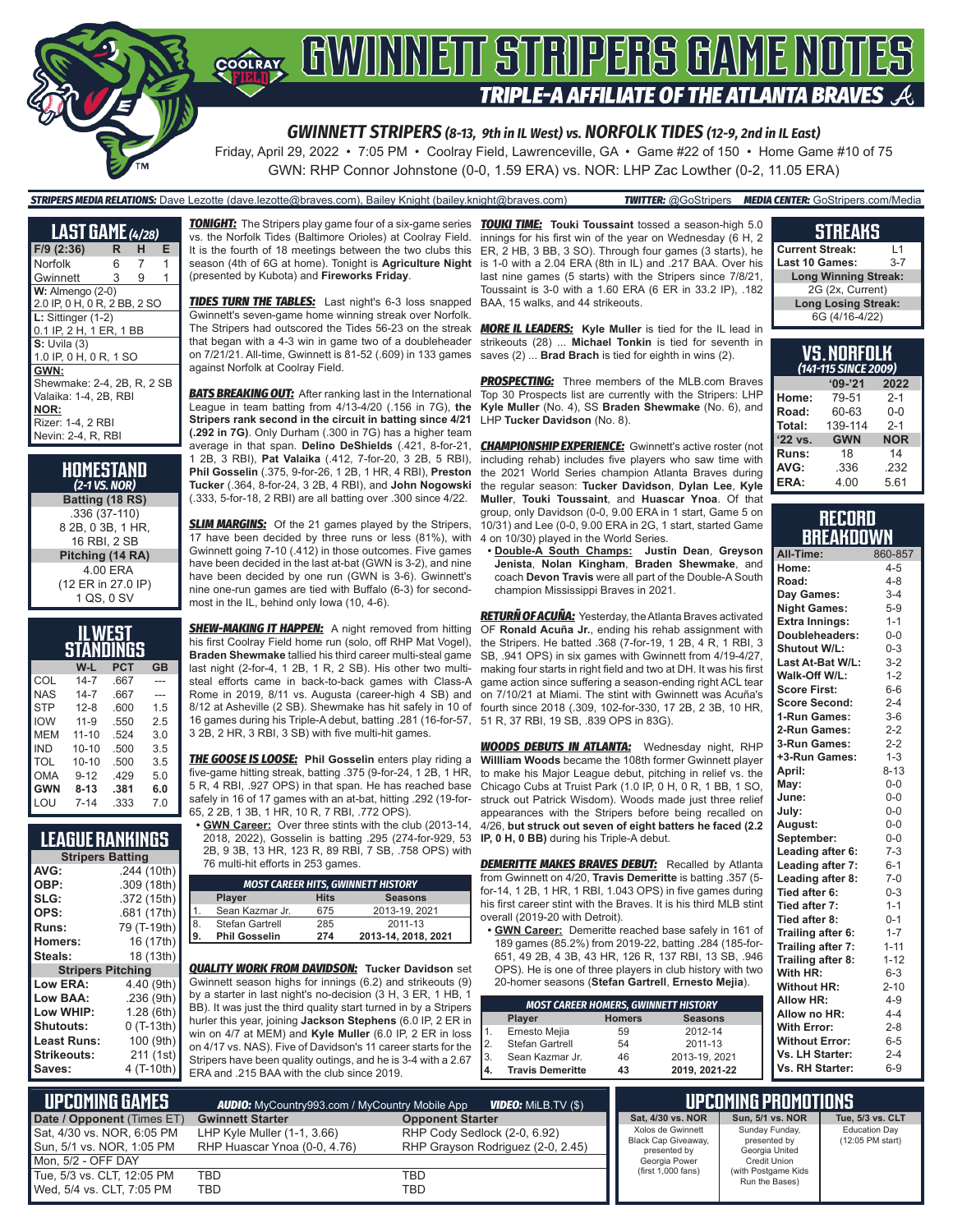



### *FRIDAY, APRIL 29, 2022 VS. NORFOLK*

| <b>MANAGER MATT TUIASOSOPO</b>                                                                                                                                                                                                                                                                                                                                                                                                                                                                                                                                                                                                                                                                                                                                       | <b>VS.2022 OPPONENTS</b>                                                                                                                                                                                                                                                                                                                                                                                                                                                                                                                                                                                      |
|----------------------------------------------------------------------------------------------------------------------------------------------------------------------------------------------------------------------------------------------------------------------------------------------------------------------------------------------------------------------------------------------------------------------------------------------------------------------------------------------------------------------------------------------------------------------------------------------------------------------------------------------------------------------------------------------------------------------------------------------------------------------|---------------------------------------------------------------------------------------------------------------------------------------------------------------------------------------------------------------------------------------------------------------------------------------------------------------------------------------------------------------------------------------------------------------------------------------------------------------------------------------------------------------------------------------------------------------------------------------------------------------|
| <b>Matt Tuiasosopo</b> is in his second season as the manager of the Stripers in 2022<br>He was named the seventh manager in Gwinnett history on 3/30/21, making him<br>the first former Gwinnett player to manage the club (played OF/1B from 2016-17)<br>In 2021, he quided the Stripers to a 71-58 record (3rd in Triple-A East Southeast<br>Division)  On 5/4/21 at Charlotte, he became the youngest manager in Gwinnett<br>history (34 years, 11 months, 25 days)  From 7/8/21-9/21/21, his Stripers owned<br>the best record in Triple-A Baseball (45-19, .703)  Began his managerial career<br>with Class-A Rome in 2019, earning Atlanta's Bobby Cox Award for Minor League<br>Manager of the Year  Coached at the Braves' Alternate Training Site in 2020. | Home<br><b>Road</b><br><b>Total</b><br>Home<br><b>Total</b><br>Road<br><b>IND</b><br><b>BUF</b><br>$0-0$<br>$0-0$<br>$0 - 0$<br>$0 - 0$<br>$0-0$<br>$0-0$<br>LOU<br><b>CLT</b><br>$0 - 0$<br>$0-0$<br>$0-0$<br>$0 - 0$<br>$0 - 0$<br>$0-0$<br><b>MEM</b><br>$3 - 3$<br>$3-3$<br><b>DUR</b><br>$0 - 0$<br>$0 - 0$<br>$0-0$<br>$0-0$<br><b>NAS</b><br>$0-0$<br>$2 - 4$<br><b>JAX</b><br>$2 - 4$<br>$0 - 0$<br>$1 - 5$<br>$1 - 5$<br>LHV<br>$0 - 0$<br>$0 - 0$<br>$0-0$<br><b>NOR</b><br>$2 - 1$<br>$0-0$<br>$2 - 1$<br><b>WEST</b><br>$2 - 4$<br>$1 - 5$<br>$3 - 3$<br>$5-7$<br><b>EAST</b><br>$2 - 1$<br>$3-6$ |
| Tuiasosopo's Managerial Career<br><b>PCT</b><br><b>Playoffs</b><br><b>Games</b><br>W-L<br>With Gwinnett (2 Seasons):<br>150<br>79-71<br>.527<br>0<br>MiLB Career (3 Seasons):<br>289<br>144-145<br>.498<br>0                                                                                                                                                                                                                                                                                                                                                                                                                                                                                                                                                         |                                                                                                                                                                                                                                                                                                                                                                                                                                                                                                                                                                                                               |
| EJECTIONS $\omega$<br>Player/Coach<br>Date/Inning<br><b>Umpire</b><br><b>MGR Matt Tuiasosopo</b><br>4/23 at JAX / 6th Inning<br><b>HP Matt Brown</b>                                                                                                                                                                                                                                                                                                                                                                                                                                                                                                                                                                                                                 | LAST AT-BAT WINS (3)<br>The Stripers are 3-2 (.600) in games decided in the last at-bat in 2022.<br>Date/Opponent<br><b>Score</b><br>Game-Winning Play (*=Walk-Off)<br>4/15 vs. Nashville<br>$2-1$ (8th)<br>Contreras 2-out RBI double<br>4/23 at Jacksonville<br>10-8 (10th)<br>Shewmake scored on error (C Quintana, throwing)<br>4/26 vs. Norfolk<br>7-6 (9th)<br>Valaika 1-out sacrifice fly*                                                                                                                                                                                                             |
| <b>TEAM DEFENSE (2ND IN INTERNATIONAL LEAGUE)</b><br><b>PCT</b><br>G<br><b>TC</b><br>PO<br>E<br><b>DP</b><br><b>TP</b><br>$\mathsf{A}$<br>757<br>193<br>.987<br>21<br>554<br>10<br>21<br>0<br><b>PCT</b><br>PB<br><b>ER</b><br><b>ERA</b><br>$W-L$<br><b>Catchers</b><br><b>SB</b><br><b>CS</b><br><b>ATT</b><br>INN.                                                                                                                                                                                                                                                                                                                                                                                                                                                |                                                                                                                                                                                                                                                                                                                                                                                                                                                                                                                                                                                                               |
| 5<br>0<br>5<br>.000<br>27<br>43.0<br>5.63<br>Casteel, Ryan<br>$\mathbf{1}$<br>$1 - 4$<br>$\mathbf{1}$<br>Contreras, William<br>15<br>$\overline{2}$<br>38<br>4.82<br>.067<br>71.0<br>$4 - 4$<br>14                                                                                                                                                                                                                                                                                                                                                                                                                                                                                                                                                                   | <b>GWINNETT PLAYERS USED (36 IN 2022)</b>                                                                                                                                                                                                                                                                                                                                                                                                                                                                                                                                                                     |
| Pabst, Arden<br>$\mathbf 0$<br>$\mathbf 0$<br>$\mathbf 0$<br>$\mathbf 0$<br>$0-0$<br>0<br>0.0<br>$\sim$ , $\sim$<br>$-1$<br>Tromp, Chadwick<br>3<br>0<br>25<br>70.0<br>3.21<br>$3-5$<br>11<br>14<br>.214<br>$\overline{3}$<br>31<br>3<br>$8 - 13$<br>Total:<br>28<br>.097<br>90<br>184.0<br>4.40<br>Outfield Assists (6):<br>Dean (5), Tucker (1)<br>Pitcher Pickoffs (3):<br>Muller (2), Kingham (1)<br><b>Catcher Pickoffs (0):</b>                                                                                                                                                                                                                                                                                                                                | Pitchers (20)<br>Position (16)<br>Woods, William<br>Alaniz, R.J.<br>Acuña Jr., Ronald<br>Brach, Brad<br>Ynoa, Huascar<br>Casteel, Ryan<br>Contreras, William<br>Brennan, Brandon<br>Burrows, Thomas<br>Dean, Justin<br>Demeritte, Travis<br>Cruz, Jesus<br>Davidson, Tucker<br>DeShields, Delino<br>De La Cruz, Jasseel<br>Goins, Ryan<br>Elledge, Seth<br>Gonzalez, Yariel<br>Johnstone, Connor<br>Gosselin, Phil<br>Kingham, Nolan<br>Jenista, Greyson<br>Lee, Dylan<br>Nogowski, John<br>Muller, Kyle<br>Pabst, Arden                                                                                      |
| <b>STARTS</b>                                                                                                                                                                                                                                                                                                                                                                                                                                                                                                                                                                                                                                                                                                                                                        | Sittinger, Brandyn<br>Shewmake, Braden<br>Stephens, Jackson<br>Tromp, Chadwick                                                                                                                                                                                                                                                                                                                                                                                                                                                                                                                                |
| <b>By Batting Order</b><br>Gosselin (8), DeShields (7), Acuña Jr. (6)<br>1:<br>2:<br>Gosselin (8), Shewmake (5), Tucker (3), Valaika (3), Goins (2)<br>Demeritte (12), Valaika (5), Tucker (4)<br>3:<br>Contreras (6), Nogowski (6), Valaika (5), Tucker (4)<br>4:<br>Contreras (6), Y. Gonzalez (4), Nogowski (4), Valaika (3), Gosselin (1), Jenista (1),<br>5:                                                                                                                                                                                                                                                                                                                                                                                                    | Tonkin, Michael<br>Tucker, Preston<br>Toussaint, Touki<br>Valaika, Pat<br>Vincent, Nick<br>Winans, Allan<br>Italics = Player no longer in Braves organization                                                                                                                                                                                                                                                                                                                                                                                                                                                 |
| Shewmake (1), Tucker (1)<br>Shewmake (8), Jenista (5), Nogowski (4), Goins (1), Tromp (1), Tucker (1),<br>6:                                                                                                                                                                                                                                                                                                                                                                                                                                                                                                                                                                                                                                                         | <b>BASS-LANTA</b>                                                                                                                                                                                                                                                                                                                                                                                                                                                                                                                                                                                             |
| Valaika (1)<br>DeShields (4), Goins (4), Tromp (4), Jenista (3), Y. Gonzalez (2), Nogowski (2),<br>7:<br>Casteel (1), Tucker (1)<br>Casteel (5), Goins (5), Jenista (4), Y. Gonzalez (3), Tromp (3), Pabst (1)<br>8:<br>Dean (13), DeShields (3), Goins (3), Y. Gonzalez (2)<br>9:<br><b>By Position</b><br>Contreras (8), Tromp (8), Casteel (5)<br>C:<br>Nogowski (15), Jenista (4), Casteel (1), Gosselin (1)<br>1B:<br>2B: Goins (9), Valaika (9), Gosselin (2), Y. Gonzalez (1)<br>3B: Y. Gonzalez (9), Gosselin (7), Valaika (4), Goins (1)<br>SS: Shewmake (14), Goins (5), Valaika (2)<br>LF: Tucker (9), Demeritte (3), Gosselin (3), Jenista (3), Contreras (1), Dean (1),                                                                                 | Six players have played for both Gwinnett and Atlanta in 2022 (*=MLB debut):<br>Contreras, William (C)<br>Davidson, Tucker (LHP)<br>Demeritte, Travis (OF)<br>Stephens, Jackson (RHP)<br>Woods, William (RHP)*<br>Ynoa, Huascar (RHP)                                                                                                                                                                                                                                                                                                                                                                         |
| Nogowski (1)<br>CF: DeShields (13), Dean (8)                                                                                                                                                                                                                                                                                                                                                                                                                                                                                                                                                                                                                                                                                                                         | <b>ATLANTA BRAVES REHAB ASSIGNMENTS (1 IN 2022)</b>                                                                                                                                                                                                                                                                                                                                                                                                                                                                                                                                                           |
| RF: Demeritte (8), Acuña Jr. (4), Dean (4), Jenista (4), Contreras (1)<br>DH: Tucker (5), Gosselin (3), Acuña Jr. (2), Contreras (2), Jenista (2), Valaika (2),<br>DeShields (1), Demeritte (1), Y. Gonzalez (1), Nogowski (1), Pabst (1)                                                                                                                                                                                                                                                                                                                                                                                                                                                                                                                            | Player<br>Injury (IL Date)<br><b>Rehab Dates</b><br>Right ACL Tear (7/11/21)<br>Ronald Acuña Jr. (OF)<br>4/19-4/28 (6G)                                                                                                                                                                                                                                                                                                                                                                                                                                                                                       |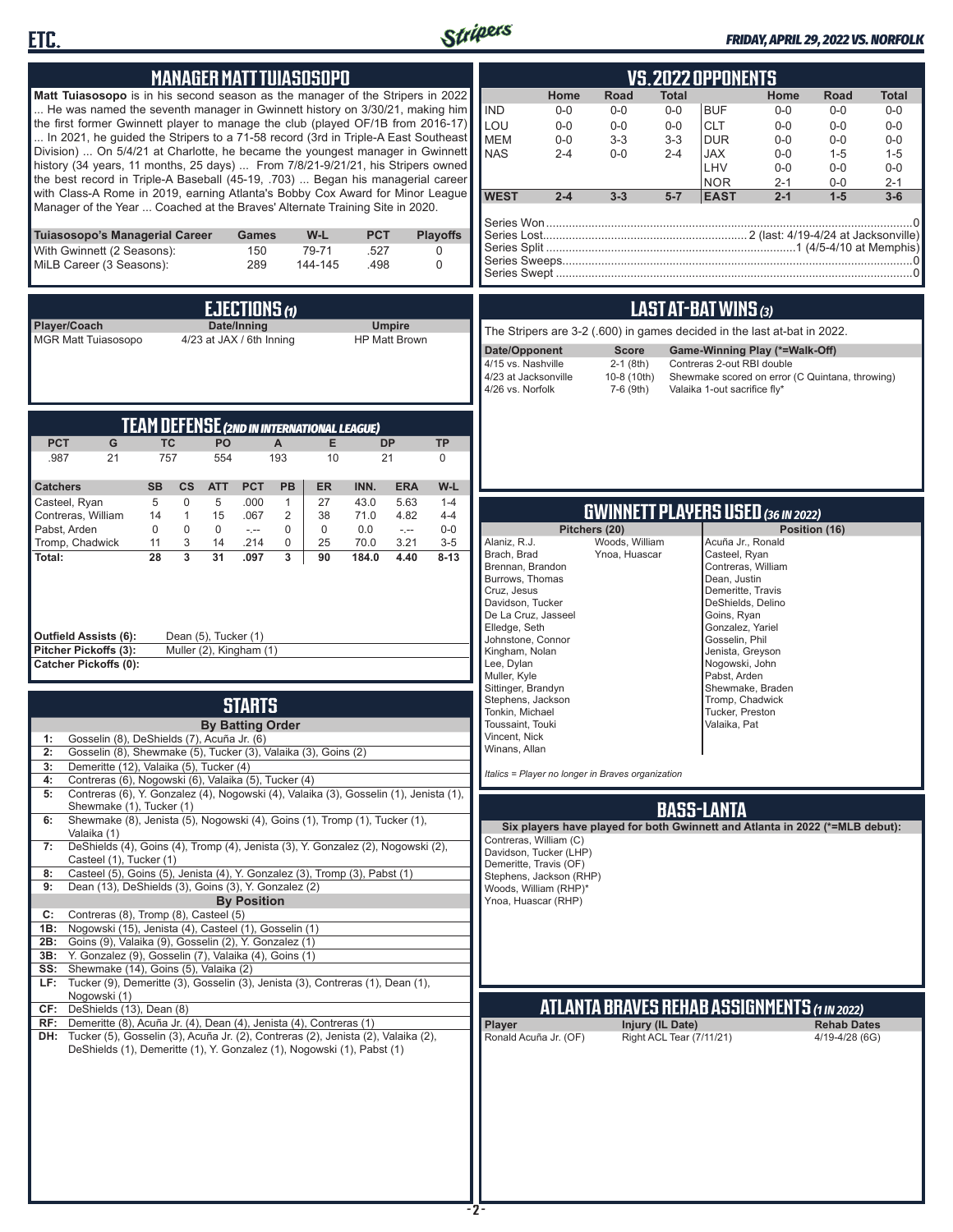# **STARTING PITCHER**



### *FRIDAY, APRIL 29, 2022 VS. NORFOLK*

# **51****CONNOR Johnstone BIO ON PAGE 58 OF MEDIA GUIDE**

| B/T: | R/R   | <b>BORN:</b> 10/4/94 in San Diego, CA (age 27)                     |
|------|-------|--------------------------------------------------------------------|
| HT:  | $6-1$ | <b>ACQUIRED:</b> Braves' 21st Round Pick in 2017 June draft out of |
| WT:  | 195   | Wake Forest University (Winston-Salem, NC).                        |

**TONIGHT'S START:** Connor Johnstone makes his sixth appearance and second start of the season in game four of a six-game series vs. Norfolk.

- **• GWN Career:** It is his 51st career appearance (22nd start) with Gwinnett dating back to 2018 (7-8, 4.49 ERA, .254 BAA).
- **• Triple-A Splits:** In 21 career starts, is 3-8 with a 5.33 ERA and .271 BAA ... In 24 career games (9 starts) at Coolray Field, is 2-4 with a 6.05 ERA and .289 BAA.
- **• Last Win:** Is seeking his first win as a starter with Gwinnett since 5/8/21 at Charlotte (5.0 IP, 1 H, 0 R, 0 BB, 5 SO in 7-3 victory).
- **• NOR Series:** Appearing for the second time in this series ... Pitched on 4/26 (hold, 1.0 IP, 1 H, 1 ER, 1 HR, 0 BB, 1 SO in 7-6 win, yielded solo HR to Robert Neustrom).

*2022 SEASON:* Johnstone was a member of Gwinnett's Opening Night roster for the third time in his career (also in 2019 and 2021) ... Has served primarily as a reliever, going 0-0 with a 2.84 ERA (2 ER in 6.1 IP) and .250 BAA in four appearances ... **4/19 at JAX:** Made his first spot start of the year (ND, 5.0 IP, 1 H, 0 R, 2 BB, 0 SO in 2-0 loss), his sixth career outing of 5.0-or-more innings with the Stripers.

*2022 SPRING TRAINING:* He appeared once for the Braves, earning a save on 3/28 vs. Toronto (1.0 IP, 0 H, 0 R, 1 BB, 1 SO in 5-4 win) ... Threw nine pitches (5 strikes).

*2021 SEASON:* For the first time in his career, Johnstone spent the entire year at the Triple-A level, pitching as both a starter (1-8, 6.23 ERA in 16GS) and reliever (2-0, 2.36 ERA in 17G) with Gwinnett ... Did not issue a walk in 26 of his 33 appearances overall ... Walked only 10 while striking out 48 for the season ... Threw 5.0 scoreless innings in a spot start on 5/8 at Charlotte (win, 1 H, 0 BB, 5 SO in 7-3 victory) ... From 5/8-6/23, made starts in 10 of 11 outings (1-6, 7.31 ERA) ... On 6/10 at Memphis, tossed 2.0 scoreless innings as the first of six pitchers to combine on a two-hit shutout (won 11-0).

*LOCAL PRODUCT:* Played baseball at Roswell High School, approximately 25 miles west of Coolray Field ... Named First Team All-Region in 2012 (1.97 ERA).

|                |         |            | <b>IOHNSTONE'S 2022 STATS</b> |     |     |           |    |           |            |
|----------------|---------|------------|-------------------------------|-----|-----|-----------|----|-----------|------------|
| <b>Team</b>    | W-L     | <b>ERA</b> | G/GS                          | ΙP  | ER  | <b>HR</b> | вв | <b>SO</b> | <b>BAA</b> |
| Gwinnett (AAA) | $0 - 0$ | 1.59       | 5/1                           |     |     |           |    | b         | .179       |
| MiLB Career:   | 14-16   | 4.04       | 106/39 274.1                  |     | 123 | 32        | 68 | 193       | .261       |
| MLB Career:    | $0 - 0$ | - --       | 0/0                           | 0.0 |     |           |    |           | $---$      |

| <b>JOHNSTONE'S 2022 SPLITS (WITH GWINNETT)</b> |                    |                  |                           |  |  |  |  |  |  |
|------------------------------------------------|--------------------|------------------|---------------------------|--|--|--|--|--|--|
| Home:                                          | 0-0, 4.15 ERA (2G) | Road:            | $0-0$ , $0.00$ ERA $(3G)$ |  |  |  |  |  |  |
| Day:                                           | 0-0, 4.50 ERA (2G) | Night:           | 0-0, 0.96 ERA (3G)        |  |  |  |  |  |  |
| Starter:                                       | 0-0, 0.00 ERA (1G) | <b>Reliever:</b> | 0-0, 2.84 ERA (4G)        |  |  |  |  |  |  |
| Vs. LHB:                                       | .333 BAA, 1 HR     | Vs. RHB:         | .083 BAA, 0 HR            |  |  |  |  |  |  |
|                                                |                    |                  |                           |  |  |  |  |  |  |

|           | <b>IOHNSTONE VS. NORFOLK</b> |            |   |    |      |    |    |           |           |    |
|-----------|------------------------------|------------|---|----|------|----|----|-----------|-----------|----|
|           | W-L                          | <b>ERA</b> | G | GS | ΙP   | н  | ER | <b>HR</b> | <b>BB</b> | SO |
| 2018:     | $1 - 0$                      | 4.50       | 2 |    | 8.0  |    | 4  | 0         | 4         | 4  |
| 2019:     | 0-0                          | 16.20      |   |    | 1.2  | 5  | 3  | 0         | $\Omega$  |    |
| 2021:     | $1 - 1$                      | 8.22       |   |    | 7.2  | 11 |    |           |           | 4  |
| 2022:     | 0-0                          | 9.00       |   |    | 1.0  |    |    |           |           |    |
| l Career: | $2 - 1$                      | 7.36       | 8 | っ  | 18.1 | 24 | 15 | 4         | 5         | 10 |

|             | <b>IOHNSTONE'S HIGHS &amp; LOWS</b> |                                      |  |  |  |  |  |  |  |
|-------------|-------------------------------------|--------------------------------------|--|--|--|--|--|--|--|
|             | <b>Season</b>                       | Career (MiLB and MLB)                |  |  |  |  |  |  |  |
| IIP:        | 5.0 (4/19 at JAX)                   | 6.0 (2x, last: 8/30/18, GWN vs. NOR) |  |  |  |  |  |  |  |
| so:         | 2 (4/14 vs. NAS)                    | 5 (2x, last: 5/8/21, GWN at CLT)     |  |  |  |  |  |  |  |
| IBB:        | 2 (4/19 at JAX)                     | 3 (2x, last: 9/26/21, GWN at DUR)    |  |  |  |  |  |  |  |
| Iн:         | 4 (4/14 vs. NAS)                    | 8 (6/4/21, GWN at JAX)               |  |  |  |  |  |  |  |
| ER:         | 1 (2x, last: 4/26 vs. NOR)          | 5 (3x, last: 6/23/21, GWN at NOR)    |  |  |  |  |  |  |  |
| Low-Hit CG: | None                                | None                                 |  |  |  |  |  |  |  |
| Low-ER CG:  | None                                | None                                 |  |  |  |  |  |  |  |

#### *JOHNSTONE'S CAREER ACCOLADES*

None entering 2022.

| IOHNSTONE'S 2022 STARTS (ALL LEVELS) |               |               |     |  |          |  |  |  |                 |       |                |              |        |                                           |
|--------------------------------------|---------------|---------------|-----|--|----------|--|--|--|-----------------|-------|----------------|--------------|--------|-------------------------------------------|
| Team                                 | Date/Opp.     | <b>Result</b> | IP. |  |          |  |  |  | H R ER HR BB SO | NP-S  | <b>Catcher</b> | Opp. Starter | Final  | <b>Notes</b>                              |
| <b>GWN</b>                           | $4/19$ at JAX | ND. 0-0       | 50  |  | $\Omega$ |  |  |  |                 | 42-24 | Contreras      | Max Mever    | -. 2-0 | First 5.0-IP outing since 5/22/21 at NAS. |

|                     | <b>STRIPERS STARTING PITCHERS (9 IN 2022)</b> |            |    |    |          |                             |                            |                                                    |  |
|---------------------|-----------------------------------------------|------------|----|----|----------|-----------------------------|----------------------------|----------------------------------------------------|--|
| <b>Pitcher</b>      | $W-L$                                         | <b>ERA</b> | GS | QS |          | <b>Team W-L Run Support</b> | <b>Last Gwinnett Start</b> | <b>Final Line</b>                                  |  |
| Davidson, Tucker    | $0 - 1$                                       | 4.70       |    |    | $0 - 3$  | 1.67 RPG (5 Tot.)           | 4/28 vs. NOR (ND)          | 6.2 IP, 3 H, 3 R, 3 ER, 1 HB, 1 BB, 9 SO (88p/57s) |  |
| De La Cruz, Jasseel | $0 - 2$                                       | 9.72       |    |    | $1 - 3$  | 1.75 RPG (7 Tot.)           | 4/26 vs. NOR (ND)          | 0.2 IP, 2 H, 2 R, 2 ER, 3 BB, 0 SO (34p/15s)       |  |
| Johnstone, Connor   | $0-0$                                         | 0.00       |    |    | $0 - 1$  | $0.00$ RPG $(0$ Tot.)       | 4/19 at JAX (ND)           | 5.0 IP, 1 H, 0 R, 2 BB, 0 SO (42p/24s)             |  |
| Muller, Kyle        | 1-1                                           | 3.66       |    |    | $2 - 2$  | 2.25 RPG (9 Tot.)           | $4/23$ at JAX (ND)         | 4.0 IP, 5 H, 3 R, 3 ER, 4 BB, 8 SO (85p/47s)       |  |
| Stephens, Jackson   | $1 - 0$                                       | 3.00       |    |    | $1 - 0$  | 4.00 RPG (4 Tot.)           | 4/7 at MEM (W)             | 6.0 IP, 4 H, 2 R, 2 ER, 0 BB, 7 SO (71p/52s)       |  |
| Toussaint. Touki    | $1 - 0$                                       | 2.63       |    |    | $3-0$    | 4.33 RPG (13 Tot.)          | 4/27 vs. NOR (W)           | 5.0 IP, 6 H, 2 R, 2 ER, 3 BB, 3 SO, 2 HB (80p/45s) |  |
| Vincent. Nick       | $0 - 0$                                       | 0.00       |    |    | $1 - 0$  | 0.00 RPG (0 Tot.)           | 4/15 vs. NAS (ND)          | 2.0 IP, 1 H, 0 R, 1 BB, 4 SO (41p/25s)             |  |
| Winans, Allan       | $0 - 1$                                       | 6.55       |    |    | $0 - 3$  | 2.67 RPG (8 Tot.)           | 4/20 at JAX $(L)$          | 2.1 IP, 4 H, 6 R, 6 ER, 2 BB, 3 SO, 2 HR (59p/35s) |  |
| Ynoa, Huascar       | $0 - 0$                                       | 4.76       |    |    | $0 - 1$  | 2.00 RPG (2 Tot.)           | 4/24 at JAX (ND)           | 5.2 IP, 4 H, 3 R, 3 ER, 4 BB, 3 SO, 1 HR (82p/50s) |  |
| Total:              | $3 - 5$                                       | 4.36       | 21 |    | $8 - 13$ | 2.29 RPG (48 Tot.)          |                            |                                                    |  |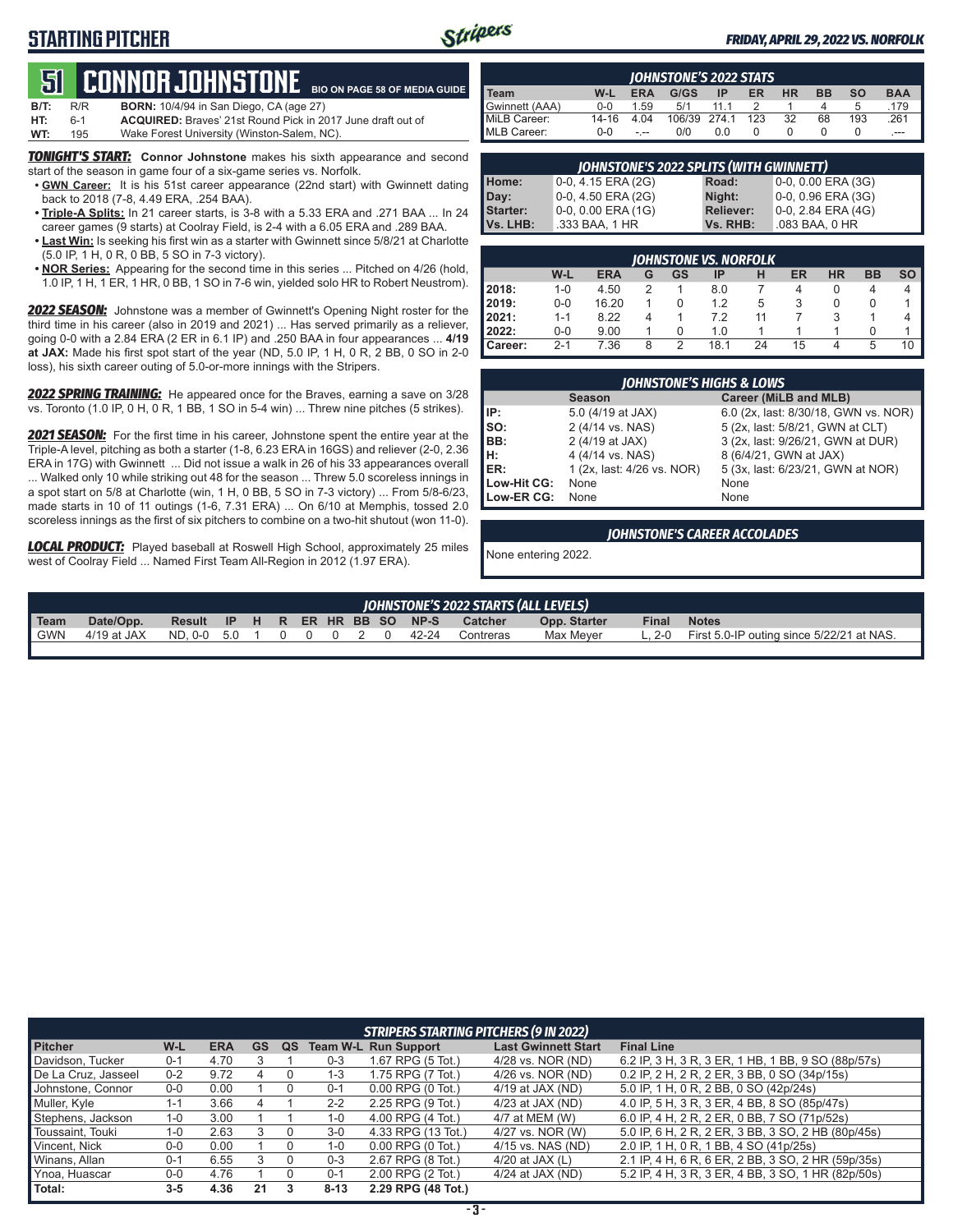# **BULLPEN**



### *FRIDAY, APRIL 29, 2022 VS. NORFOLK*

| <b>STRIPERS PITCHING BREAKDOWN</b> |                               |            |       |                                          |    |                                |           |           |            |
|------------------------------------|-------------------------------|------------|-------|------------------------------------------|----|--------------------------------|-----------|-----------|------------|
|                                    | W-L                           | <b>ERA</b> | IP    | R                                        | ER | <b>HR</b>                      | <b>BB</b> | <b>SO</b> | <b>BAA</b> |
| Starters:                          | $3 - 5$                       | 4.36       | 86.2  | 47                                       | 42 | 9                              | 41        | 97        | .233       |
| <b>Relievers:</b>                  | $5 - 8$                       | 4.53       | 97.1  | 53                                       | 49 | 14                             | 33        | 114       | .240       |
| Total:                             | $8 - 13$                      | 4.40       | 184.0 | 100                                      | 90 | 23                             | 74        | 211       | .236       |
|                                    | <b>Saves/Opp:</b> 4/9 (44.4%) |            |       | <b>Holds: 10</b>                         |    | <b>IR/Scored:</b> 30/4 (13.3%) |           |           |            |
|                                    | <b>SO/9.0 IP Ratio: 10.32</b> |            |       | <b>BB/9.0 IP Ratio: 3.62 CG/SHO: 0/0</b> |    |                                |           |           |            |

# **32 R.J. ALANIZ** *- RHP - 30 YRS - McALLEN, TX*

*RELIEF W/GWN:*0-1, 4.00 ERA in 7G *START W/GWN:*0-0, -.-- ERA in 0G

- *GF:*4 *HOLDS:*0 *SAVES:*1/1 *IR/SCORED:*1/0 *SCORELESS STREAK:*-2G (3 R, 1 ER) *LAST OUTING:*4/28 vs. NOR (2.0 IP, 2 H, 2 R, 0 ER, 1 HB, 1 BB, 3 SO, 44p/29s)
- **• 2022: 4/7 at MEM:** Earned a save in his Gwinnett debut (1.0 IP, 0 H, 0 R, 1 SO), finishing off a 5-2 win.
- **• 2022 Spring Training:** 0-0, 9.00 ERA, .400 BAA in 1G with Atlanta.
- **• 2021:** Pitched for both Triple-A Louisville (1-3, 3.46 ERA, .286 BAA, 1 SV in 33G) and Cincinnati (0-0, 3.38 ERA, .111 BAA in 3G).
- **• Triple-A Stops:** Prior to joining Gwinnett, has pitched for Toledo (DET) from 2016- 17, Durham (TB) in 2018, Tacoma (SEA) in 2019, and Louisville (CIN) from 2019- 21 ... Was a part of Durham's Governors' Cup championship team in 2018.
- **• MLB Career:** 1-0, 8.35 ERA, .278 BAA, 0 SV in 15G (0 starts) with Seattle (2019) and Cincinnati (2019, 2021).
- **• Acquired:** MiLB FA (3/20/22) ... Originally signed by the Houston Astros as a nondrafted free agent (8/14/09).

# **53 BRAD BRACH** *- RHP - 36 YRS - FREEHOLD, NJ*

- *RELIEF W/GWN:*2-0, 1.86 ERA in 7G *START W/GWN:*0-0, -.-- ERA in 0G *GF:*5 *HOLDS:*0 *SAVES:*1/1 *IR/SCORED:*2/0 *SCORELESS STREAK:*4G (6.2 IP)
- *LAST OUTING:*4/27 vs. NOR (1.0 IP, 1 H, 0 R, 0 BB, 1 SO, 1 HB, 16p/11s) **• 2022: 4/12 vs. NAS:** On his 36th birthday, earned 1st save with Gwinnett, closing out 4-3 win (1.0 IP, 3 H, 2 ER, 1 BB) ... **4/23 at JAX:** Pitched scoreless 9th and 10th innings (2.0 IP, 1 H, 0 R, 1 SO) for his 2nd win in 10-8 victory.
- **• 2022 Spring Training:** 1-0, 0.00 ERA, .250 BAA in 1G with Atlanta.
- **• 2021:** In 35G with Cincinnati, was 1-2 with a 6.30 ERA, .254 BAA, and 1 save ... Also logged 8G with Triple-A Louisville (0-0, 0.00 ERA, 0 ER in 8.2 IP, 15 SO).
- **• Triple-A Stops:** Prior to joining Gwinnett, has pitched for Tucson (SD) from 2011- 13, Norfolk (BAL) in 2014, and Louisville (CIN) in 2021.
- **• MLB Career:** 38-29, 3.55 ERA, .232 BAA, 34 SV in 531G (0 starts) with San Diego (2011-13), Baltimore (2014-18), Atlanta (2018), Chicago Cubs (2019), New York Mets (2019-20), and Cincinnati (2021) ... Pitched in the MLB Postseason for Baltimore (2014, 2016) and Atlanta (2018).
- **• Acquired:** MiLB FA (3/19/22) ... Originally the San Diego Padres' 42nd-round pick in 2008 out of Monmouth University (West Long Branch, NJ).

# **57 BRANDON BRENNAN** *- RHP - 30 YRS - MISSION VIEJO, CA*

*RELIEF W/GWN:*0-1, 16.20 ERA in 6G *START W/GWN:*0-0, -.-- ERA in 0G *GF:*0 *HOLDS:*1 *SAVES:*0/0 *IR/SCORED:*0/0 *SCORELESS STREAK:*1G (2.0 IP)

- *LAST OUTING:*4/26 vs. NOR (2.0 IP, 2 H, 0 R, 1 BB, 3 SO, 34p/21s)
- **• 2022 Spring Training:** 0-0, 20.25 ERA, .429 BAA in 2G with Atlanta.
- **• 2021:** Made 32 relief appearances with Triple-A Worcester (Red Sox), going 1-2 with a 5.97 ERA, .293 BAA, and 1 save (1-for-4) ... Also made 1 MLB appearance with Boston, tossing 3.0 scoreless IP on 6/12 vs. Toronto.
- **• Triple-A Stops:** Prior to joining Gwinnett, has pitched for Charlotte (CWS) from 2017-18, Tacoma (SEA) in 2019, and Worcester (BOS) in 2021.
- **• MLB Career:** 3-6, 4.21 ERA, .214 BAA, 0 SV in 55G (0 starts) with Seattle (2019- 20) and Boston (2021).
- **• Acquired:** MiLB FA (3/10/22) ... Originally the Chicago White Sox' 4th-round pick in 2012 out of Orange Coast College (Costa Mesa, CA).

# **49 THOMAS BURROWS** *- LHP - 27 YRS - FLORENCE, AL*

*RELIEF W/GWN:*1-0, 3.86 ERA in 7G *START W/GWN:*0-0, -.-- ERA in 0G

- *GF:*0 *HOLDS:*2 *SAVES:*0/2 *IR/SCORED:*6/0 *SCORELESS STREAK:*3G (2.2 IP)
- *LAST OUTING:*4/26 vs. NOR (hold, 1.0 IP, 0 H, 0 R, 0 BB, 2 SO, 7p/7s)
- **• 2022: 4/6 at MEM:** Struck out his lone batter faced (Nolan Gorman), stranding 3 inherited runners and earning his first win of the year.
- **• GWN Career:** 5-2, 3.57 ERA (36 ER in 90.2 IP), 6 SV in 69G (1 start) since 2019.
- **• 2022 Spring Training:** 0-0, 0.00 ERA, .000 BAA in 1G with Atlanta.
- **• 2021:** Spent entire year with Gwinnett, going 3-1 with a 2.64 ERA, .176 BAA, and 0 saves (0-for-1) in 35G (1 start) ... Led team in relief strikeouts (65).
- **• MLB Career:** Has yet to make his Major League debut.
- **• Acquired:** Via trade with Seattle (1/11/17) ... Originally the Seattle Mariners' 4thround pick in 2016 out of the University of Alabama.

| <b>PITCHING SPLITS</b> |            |           | PITCHING BY MONTH |          |            |    |                  |           |            |  |
|------------------------|------------|-----------|-------------------|----------|------------|----|------------------|-----------|------------|--|
|                        | <b>BAA</b> | <b>HR</b> |                   | W-L      | <b>ERA</b> | HR | <b>BB</b>        | <b>SO</b> | <b>BAA</b> |  |
| Vs. LHB:               | .276       | 10        | April:            | $8 - 13$ | 4.40       | 23 | 74               | 211       | .236       |  |
| Vs. RHB:               | .209       | 13        | Mav:              | $0 - 0$  |            |    | O                | O         |            |  |
| <b>Bases Empty:</b>    | .215       |           | June:             | $0 - 0$  |            |    | $\left( \right)$ | 0         |            |  |
| <b>Runners On:</b>     | .264       | 12        | July:             | $0 - 0$  |            |    | $\Omega$         | 0         |            |  |
| <b>RISP:</b>           | .272       |           | August:           | $0 - 0$  |            |    | 0                | 0         |            |  |
| Loaded:                | .333       |           | September:        | $0 - 0$  |            |    |                  |           |            |  |

# **48 JESUS CRUZ** *- RHP - 27 YRS - SALINAS DE HIDALGO, MEXICO*

| ___ |  |                                                                        |  | ,我们也不会有什么。""我们,我们也不会有什么?""我们,我们也不会有什么?""我们,我们也不会有什么?""我们,我们也不会有什么?""我们,我们也不会有什么? |                                                      |  |
|-----|--|------------------------------------------------------------------------|--|----------------------------------------------------------------------------------|------------------------------------------------------|--|
|     |  | <b>RELIEF W/GWN: 0-0, 3.18 ERA in 4G</b>                               |  |                                                                                  | <b>START W/GWN: <math>0-0</math>, -.-- ERA in OG</b> |  |
|     |  | GF: 1 HOLDS: 0 SAVES: 0/0 IR/SCORED: 7/3 SCORELESS STREAK: 1G (2.0 IP) |  |                                                                                  |                                                      |  |

*LAST OUTING:*4/27 vs. NOR (2.0 IP, 0 H, 0 R, 1 BB, 3 SO, 40p/29s)

- **• 2022 Spring Training:** Did not pitch in St. Louis's Major League camp ... Released by the Cardinals on 3/30.
- **• 2021:** Logged 37 relief appearances with Triple-A Memphis, going 0-3 with a 3.06 ERA, .223 BAA, and 3 SV (3-for-5) ... Pitched for Aguilas de Mexicali in the Mexican Pacific Winter League (0-1, 2.66 ERA in 21G).
- **• Triple-A Stops:** Prior to joining Gwinnett, pitched for Memphis (STL) in 2019 and 2021 ... Combined to go 6-10 with a 5.42 ERA, .246 BAA, and 3 SV in 100G.
- **• MLB Career:** 0-0, 18.00 ERA, .600 BAA, 0 SV in 1G (0 starts) with St. Louis (2020). **• Acquired:** MiLB FA (4/6/22) ... Originally signed by the St. Louis Cardinals as a non-drafted free agent (7/2/17).

# **55 SETH ELLEDGE** *- RHP - 25 YRS - DALLAS, TX*

|       | <b>RELIEF W/GWN: 0-1, 4.76 ERA in 5G</b> | <b>START W/GWN: <math>0-0.</math> -.-- ERA in OG</b>                                |
|-------|------------------------------------------|-------------------------------------------------------------------------------------|
| GF: 1 |                                          | HOLDS: 1 SAVES: 0/0 IR/SCORED: 2/0 SCORELESS STREAK: -2G (3 ER)                     |
|       |                                          | <b>LAST OUTING:</b> 4/23 at JAX (1.0 IP, 1 H, 1 R, 1 ER, 1 BB, 1 SO, 2 WP, 24p/11s) |

- **• 2022 Spring Training:** Did not pitch for an MLB team this Spring. **• 2021:** Pitched for both Triple-A Memphis (2-2, 6.56 ERA, .299 BAA, 2 SV in 30G)
- and St. Louis (0-0, 4.63 ERA, .302 BAA, 0 SV in 11G). **• Triple-A Stops:** Prior to joining Gwinnett, has pitched for Memphis (STL) from 2019-21 (5-3, 5.66 ERA, .270 BAA, 2 SV in 51G) ... Also appeared for the Redbirds in the 2018 PCL Playoffs (0-0, 0.00 ERA in 1G).
- **• MLB Career:** 1-0, 4.63 ERA, .282 BAA, 0 SV in 23G with St. Louis (2020-21).
- **• Acquired:** MiLB FA (3/30/22) ... Originally the Seattle Mariners' 4th-round pick in 2017 out of Dallas Baptist University (TX).

# **39 NOLAN KINGHAM** *- RHP - 25 YRS - LAS VEGAS, NV*

|        | <b>RELIEF W/GWN: 0-0, 1.54 ERA in 6G</b> | <b>START W/GWN: 0-0, -.-- ERA in 0G</b>                               |
|--------|------------------------------------------|-----------------------------------------------------------------------|
|        |                                          | GF: 0 HOLDS: 0 SAVES: 0/0 IR/SCORED: 6/0 SCORELESS STREAK: -1G (2 ER) |
| $-200$ |                                          |                                                                       |

- *LAST OUTING:*4/26 vs. NOR (2.1 IP, 3 H, 2 R, 2 ER, 0 BB, 1 SO, 1 HR, 37p/25s) **• 2022: 4/5-4/20:** Opened season with 5 consecutive scoreless outings, totaling 9.1 IP (3 H, 1 BB, 8 SO, .103 BAA).
- **• GWN Career:** 0-5, 7.68 ERA (35 ER in 41.0 IP), 0 SV in 13G (6 starts) since 2021.
- **• 2022 Spring Training:** 0-0, 0.00 ERA, .000 BAA, 1 SV in 1G with Atlanta.
- **• 2021:** Pitched for both Double-A Mississippi (6-1, 2.08 ERA, .225 BAA, 2 SV in 12G) and Gwinnett (0-5, 10.13 ERA, .365 BAA in 7G) ... Named Double-A South Pitcher of the Month for June (3-0, 0.83 ERA, 0.83 WHIP, .193 BAA in 5 starts) ... Served as the M-Braves' closer during the Double-A South Championship Series, going 3-for-3 in save chances (2.1 IP, 1 H, 0 R, 0 BB, 2 SO) ... Got the final 3 outs of Mississippi's 2-1 win over Montgomery in Game 5, clinching the title.
- **• MLB Career:** Has yet to make his Major League debut.
- **• Acquired:** Braves' 12th-round pick in 2018 out of the University of Texas.

# **58 DYLAN LEE** *- LHP - 27 YRS - DINUBA, CA*

2016 out of Fresno State University.

|  | <b>RELIEF W/GWN: 0-1, 2.35 ERA in 7G</b> | <b>START W/GWN: 0-0, -.-- ERA in 0G</b>                                |
|--|------------------------------------------|------------------------------------------------------------------------|
|  |                                          | GF: 3 HOLDS: 1 SAVES: 0/0 IR/SCORED: 2/0 SCORELESS STREAK: 1G (1.0 IP) |
|  |                                          | <b>LAST RELIEF:</b> 4/27 vs. NOR (1.0 IP, 0 H, 0 R, 0 BB, 1 SO, 7p/7s) |

- **• 2022 w/ATL:** Recalled by the Braves on 4/19, did not pitch (optioned on 4/20).
- **• GWN Career:** 5-2, 1.66 ERA (10 ER in 54.1 IP), 1 SV in 42G (0 starts) since 2021.
- **• 2022 Spring Training:** 0-0, 9.00 ERA, .357 BAA in 3G with Atlanta.
- **• 2021 w/GWN:** Named Stripers' Most Outstanding Reliever (5-1, 1.54 ERA, .176 BAA, 1 SV in 35G) ... Led GWN relievers (min. 30.0 IP) in BAA, ranked 2nd in ERA.
- **• 2021 w/ATL:** Made his MLB debut with the Braves, logging 2G in relief in October (0-0, 9.00 ERA, .333 BAA) ... Also made his MLB Postseason debut (0-0, 6.00 ERA, .286 BAA in 3G, 1 start) ... Started Game 4 of the World Series vs. Houston on 10/30 (ND, 0.1 IP, 1 H, 1 ER, 2 BB, 1 SO), becoming the 1st pitcher in MLB history to make his 1st career start in the World Series.
- **• MLB Career:** 0-0, 9.00 ERA, .333 BAA, 0 SV in 2G (0 starts) with Atlanta (2021). **• Acquired:** MiLB FA (4/15/21) ... Originally the Miami Marlins' 10th-round pick in
- **4 -**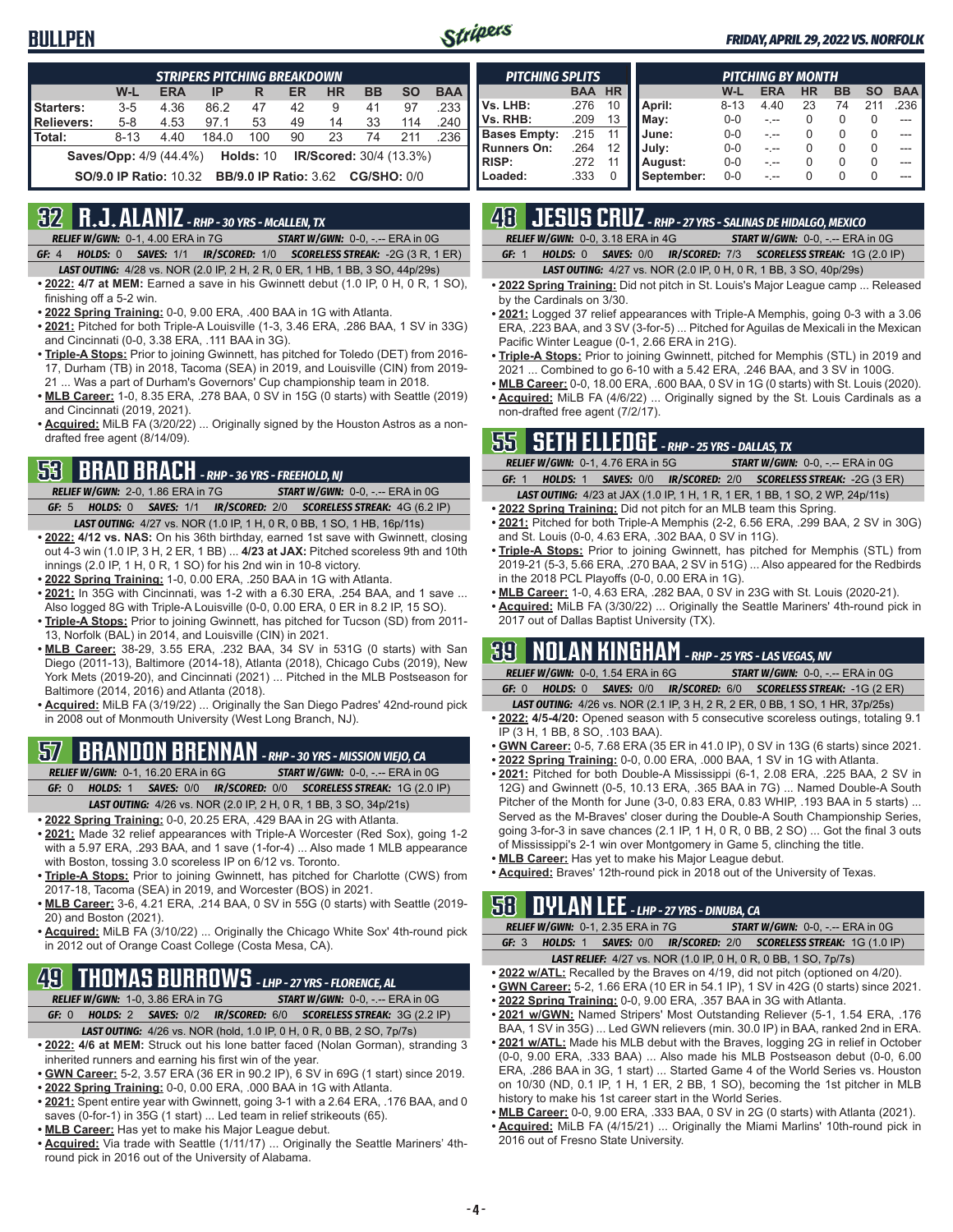# **56 BRANDYN SITTINGER** *- LHP - 27 YRS - ELYRIA, OH*

*RELIEF W/GWN:*1-2, 7.45 ERA in 7G *START W/GWN:*0-0, -.-- ERA in 0G

*GF:*1 *HOLDS:*1 *SAVES:*0/1 *IR/SCORED:*1/1 *SCORELESS STREAK:*-2G (4 ER) *LAST OUTING:*4/28 vs. NOR (BS, loss, 0.1 IP, 2 H, 1 R, 1 ER, 1 BB, 0 SO, 17p/10s)

- **• 2022: 4/12 vs. NAS:** Earned his first win with Gwinnett (2.0 IP, 2 H, 0 R in 4-3 win).
- **• 2022 Spring Training:** 0-0, 11.57 ERA, .333 BAA in 3G with Atlanta.
- **• 2021:** Split time between Double-A Amarillo (0-1, 3.94 ERA, .196 BAA, 1 SV in 12G) and Triple-A Reno (1-1, 4.24 ERA, .209 BAA, 4 SV in 23G) of the Arizona organization ... Also made his MLB debut (0-1, 7.71 ERA, .294 BAA, 0 SV in 5G).
- **• Triple-A Stops:** Prior to joining Gwinnett, had only pitched with Reno in 2021.
- **• MLB Career:** 0-1, 7.71 ERA, .294 BAA, 0 SV in 5G (0 starts) with Arizona (2021). **• Acquired:** MiLB FA (2/20/22) ... Originally the Detroit Tigers' 17th-round pick in 2016 out of Ashland University (Ashland, OH).

# **59 MICHAEL TONKIN** *- RHP - 32 YRS - GLENDALE, CA*

*RELIEF W/GWN:*1-0, 4.76 ERA in 6G *START W/GWN:*0-0, -.-- ERA in 0G

- *GF:*5 *HOLDS:*0 *SAVES:*2/3 *IR/SCORED:*0/0 *SCORELESS STREAK:*-1G (1 ER) *LAST OUTING:*4/26 vs. NOR (BS, win, 1.0 IP, 1 H, 1 R, 1 ER, 0 BB, 2 SO, 1 HR, 15p/13s) **• IL Leaderboard:** Entering 4/29, ranks T-7th in the IL in saves (2).
- **• 2022: 4/6 at MEM:** In his first outing in affiliated MiLB since 2019 (with Triple-A Reno), earned a save in his Stripers debut (1.0 IP, 1 H, 0 R, 1 SO in 5-3 win) ... **4/26 vs. NOR:** Earned first win with Gwinnett despite blown save (1.0 IP, 1 H, 1 ER, 1 HR, 2 SO) in 7-6 walk-off victory.
- **• 2022 Spring Training:** 0-0, 0.00 ERA, .000 BAA in 3G with Atlanta.
- **• 2021:** Pitched for the Long Island Ducks of the Atlantic League (2-1, 0.53 ERA, 9 SV in 16G), Tijuana of the Mexican League (2-1, 2.00 ERA in 6G), and Aguilas of the Dominican Winter League (1-0, 0.68 ERA in 13G).
- **• Triple-A Stops:** Before joining Gwinnett, pitched for Rochester (MIN) from 2013- 17, San Antonio (MIL) in 2019, and Reno (ARI) in 2019.
- **• MLB Career:** 3-3, 4.43 ERA, .269 BAA, 0 SV in 141G with Minnesota (2013-17). **• Acquired:** MiLB FA (1/11/22) ... Originally the Minnesota Twins' 30th-round pick in 2008 out of Palmdale High School (CA).

# **54 NICK VINCENT** *- RHP - 35 YRS - RAMONA, CA*

*RELIEF W/GWN:*0-2, 9.00 ERA in 5G *START W/GWN:*0-0, 0.00 ERA in 1G *GF:*0 *HOLDS:*2 *SAVES:*0/1 *IR/SCORED:*2/0 *SCORELESS STREAK:*1G (1.0 IP)

- *LAST OUTING:*4/26 vs. NOR (hold, 1.0 IP, 0 H, 0 R, 0 BB, 3 SO, 19p/13s) **• 2022: 4/15 vs. NAS:** In his first Triple-A start since 2008 with Portland, tossed 2.0
- scoreless IP (1 H, 1 BB, 4 SO) in an eventual 2-1 win.
- **• 2022 Spring Training:** 0-0, 54.00 ERA, .714 BAA in 1G with Atlanta.
- **• 2021:** Opened the season with the Texas Rangers, pitching for Triple-A Round Rock (0-0, 4.11 ERA, .273 BAA in 15G) ... Released on 6/22 ... Signed by the Minnesota Twins on 6/23 and joined Triple-A St. Paul (3-1, 4.55 ERA, .228 BAA, 6 SV in 24G) ... Had his contract selected on 8/10 and logged 7G for the Twins (1-0, 0.71 ERA, .146 BAA, 0 SV).
- **• Triple-A Stops:** Prior to joining Gwinnett, has pitched for 7 Triple-A teams: Portland (SD, 2008), Tucson (SD, 2012-13), El Paso (SD, 2015), Sacramento (SF, 2019), Lehigh Valley (PHI, 2019), Round Rock (TEX, 2021), and St. Paul (MIN, 2021).
- **• MLB Career:** 23-23, 3.30 ERA, .236 BAA, 7 SV in 412G with San Diego (2012-15), Seattle (2016-18), San Francisco (2019), Philadelphia (2019), Miami (2020), and Minnesota (2021).
- **• Acquired:** MiLB FA (3/16/22) ... Originally the San Diego Padres' 18th-round pick in 2008 out of Cal State Long Beach.

| <b>SCORELESS INNINGS STREAKS (15-PLUS INNINGS)</b> |        |                                    |              |  |
|----------------------------------------------------|--------|------------------------------------|--------------|--|
| <b>Pitcher</b>                                     | Length | <b>Dates</b>                       | <b>Stats</b> |  |
|                                                    |        |                                    |              |  |
|                                                    |        |                                    |              |  |
|                                                    |        |                                    |              |  |
|                                                    |        |                                    |              |  |
|                                                    |        |                                    |              |  |
|                                                    |        | <b>PITCHER AWARDS &amp; HONORS</b> |              |  |
| <b>Pitcher</b>                                     |        | <b>Award/Date</b>                  | <b>Stats</b> |  |
|                                                    |        |                                    |              |  |
|                                                    |        |                                    |              |  |
|                                                    |        |                                    |              |  |
|                                                    |        |                                    |              |  |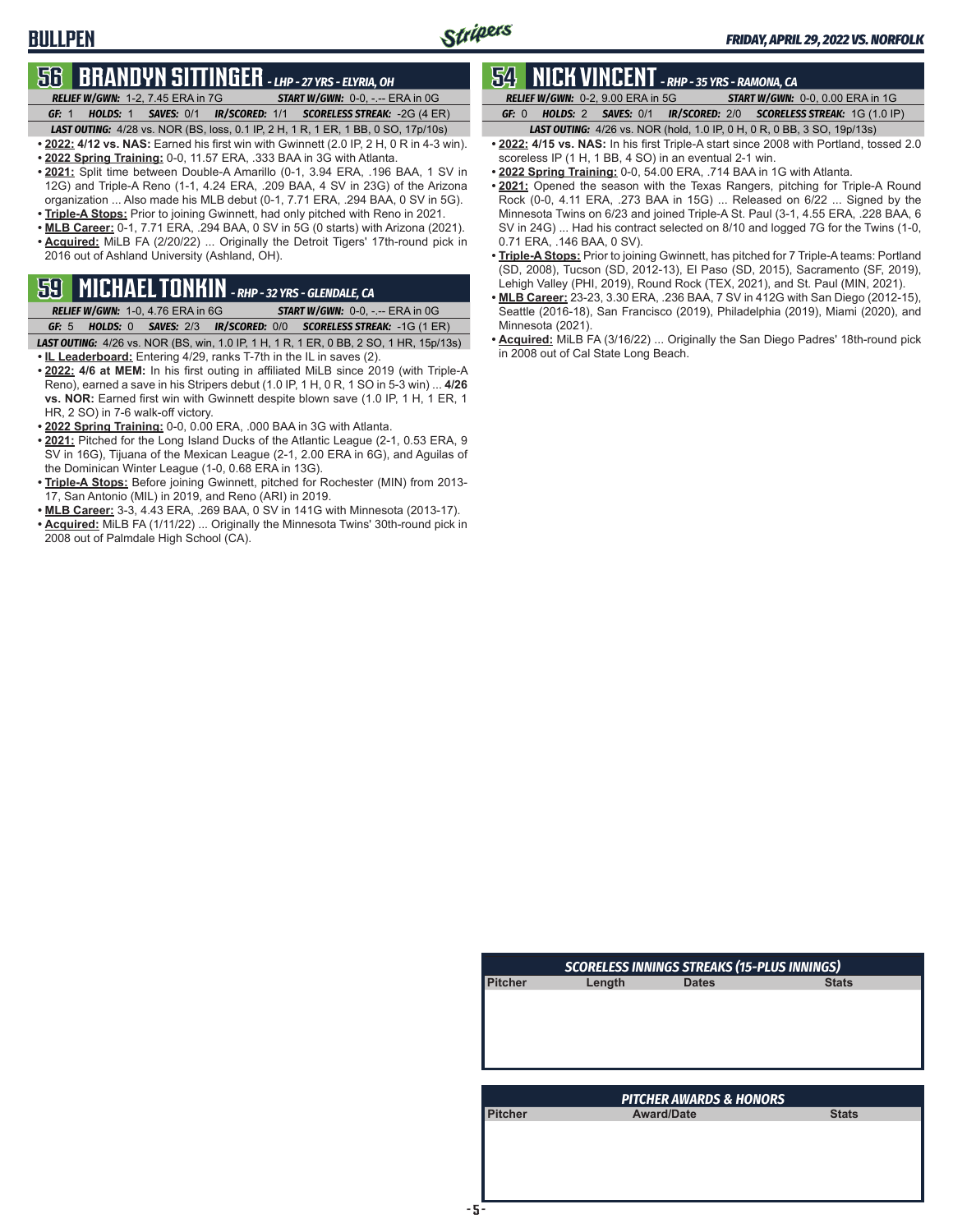#### Stripers **BATTERS** *FRIDAY, APRIL 29, 2022 VS. NORFOLK TOTAL:* .244, 16 HR, .680 OPS *RISP:* .246, 4 HR, .661 OPS *RUNS/INNING: 1 2 3 4 5 6 7 8 9 X TOT Vs. LHP:* .218, 4 HR, .678 OPS *RISP/2O:* .273, 1 HR, .656 OPS **Stripers:** 12 11 22 2 10 2 3 7 8 2 79 *Vs. RHP:* .252, 12 HR, .681 OPS *LOADED:* .182, 0 HR, .504 OPS **Opponents:** 17 7 10 6 14 10 16 10 9 1 100

| <b>HOME RUNS</b><br><b>MULTI-GAMES</b> |                |                |                          |           |                          |   |   |                        |                                          |            |            |           |
|----------------------------------------|----------------|----------------|--------------------------|-----------|--------------------------|---|---|------------------------|------------------------------------------|------------|------------|-----------|
| Player                                 | 1 <sub>R</sub> | 2R             | 3R                       | <b>GS</b> | Tot.                     |   |   | Off LH Off RH Team W-L | Last HR with Gwinnett (Regular Season)   | <b>Hit</b> | <b>RBI</b> | <b>HR</b> |
| Acuña Jr.                              |                |                |                          |           |                          |   |   | $0 - 0$                | 4/17/18 vs. SWB, 2R (LH Josh Rogers)     | 3          |            |           |
| Casteel                                | 3              |                | $\overline{\phantom{a}}$ | $\sim$    | 3                        |   | 2 | $1 - 2$                | 4/23/22 at JAX, 1R (RH Jeff Brigham)     |            | -          |           |
| Contreras                              | ۰.             |                | ۰                        |           |                          |   |   | $0 - 0$                | 9/7/21 at COL, 1R (LH Kirk McCarty)      | 4          |            |           |
| Dean                                   |                |                |                          |           |                          |   |   | $0 - 0$                |                                          | 2          |            |           |
| Demeritte                              | ۰.             |                |                          |           | 2                        |   | 2 | $0 - 2$                | 4/14/22 vs. NAS, 2R (RH Jason Alexander) | 3          | 2          |           |
| <b>DeShields</b>                       |                |                | $\overline{\phantom{a}}$ |           |                          |   |   | $0 - 0$                |                                          |            |            |           |
| Goins                                  |                |                | $\overline{\phantom{a}}$ |           | -                        |   |   | $0 - 0$                | 9/14/21 vs. NAS, 1R (RH Josh Lindblom)   |            |            |           |
| Gonzalez                               |                |                | $\overline{\phantom{a}}$ |           |                          |   |   | $0 - 0$                |                                          | 2          | -          |           |
| Gosselin                               | ۰              |                | $\overline{\phantom{a}}$ | $\sim$    |                          |   |   | $1 - 0$                | 4/23/22 at JAX, 2R (RH Huascar Brazoban) | 5          |            |           |
| Jenista                                | 3              |                | ٠                        |           | 4                        |   | 3 | $3-0$                  | 4/12/22 vs. NAS, 1R (LH Rex Brothers)    | 3          | 2          |           |
| Nogowski                               | ۰.             |                | $\overline{\phantom{a}}$ | $\sim$    |                          | ۰ |   | $1 - 0$                | 4/12/22 vs. NAS, 2R (RH Caleb Boushley)  | 5          | 2          |           |
| Perez                                  |                |                | $\overline{\phantom{a}}$ |           |                          |   |   | $0 - 0$                |                                          |            | ۰          |           |
| Shewmake                               | 2              |                | ۰                        |           | $\overline{2}$           |   |   | $2 - 0$                | 4/27/22 vs. NOR, 1R (RH Matt Vogel)      | 5          | ۰          |           |
| <b>Tromp</b>                           |                |                | $\sim$                   |           |                          |   |   | $0 - 1$                | 4/5/22 at MEM, 1R (RH T.J. Zeuch)        |            | ۰          |           |
| Tucker                                 | ۰.             |                | $\overline{\phantom{a}}$ |           | $\overline{\phantom{0}}$ |   |   | $0 - 0$                |                                          |            | 2          |           |
| Valaika                                | ۰.             | $\overline{2}$ | ۰                        | ۰         | $\overline{2}$           |   |   | $2 - 0$                | 4/7/22 at MEM, 2R (RH Johan Oviedo)      | 6          | 4          |           |
| Total:                                 | 9              | 6              |                          | 0         | 16                       |   |   |                        |                                          |            |            |           |

#### **Back-to-Back Homers (1x) Leadoff (Game) Homers (0x): Walk-Off Homers (0x):**

Nogowski (2R) / Jenista, 4/12 vs. NAS (2nd Inning) None None None

# **9 RYAN CASTEEL** *- C - 30 YRS - CHATTANOOGA, TN*

*SEASON WITH GWN:*.167, 3 HR, 3 RBI, 0 SB, .742 OPS *HIT STREAK:* 1G (2-5) *4/28 vs. NOR:*DNP *NOR SERIES:* .--- (0-0)

- **• 2022:** Of his 4 hits, 3 are solo homers (4/9 at MEM, 4/14 vs. NAS, 4/23 at JAX). **• GWN Career:** .217 (39-for-180), 6 2B, 0 3B, 11 HR, 31 RBI in 75G since 2021.
- **• 2021:** Spent the entire year with Gwinnett, batting .224 (6 2B, 8 HR, 13 R, 28 RBI, .716 OPS) in 68G ... Led the club in pinch-hit at-bats (28) and hits with the bases loaded (4-for-6, .667, 2 2B, 1 HR, 12 RBI, 2.125 OPS).
- **• Triple-A Stops:** Prior to Gwinnett, played for Albuquerque (COL) from 2015-16.
- **• MLB Career:** Has yet to make his Major League debut.
- **• Acquired:** MiLB FA (11/29/21) ... On his 3rd contract with Atlanta (also signed on 1/24/19 and 3/14/21) ... Originally the Colorado Rockies' 17th-round pick in 2010 out of Cleveland State Community College (Cleveland, TN).

# **15 JUSTIN DEAN** *- OF - 25 YRS - MAULDIN, SC*

*SEASON WITH GWN:*.191, 0 HR, 3 RBI, 3 SB, .448 OPS *HIT STREAK:* -2G (0-6)

- *4/28 vs. NOR:*DNP *NOR SERIES:* .000 (0-4) **• 2022: 4/7 at MEM:** Notched his first career Triple-A hit and steal (1-for-3) ... **4/19 at JAX:** Threw out runners at 2B and 3B for 2 outfield assists (#4-5 total), his 2nd assist was No. 1 on *SportsCenter's* Top 10 Plays.
- **• 2021:** Spent the entire year with Double-A Mississippi, batting .237 (14 2B, 4 3B, 8 HR, 60 R, 34 RBI, 29 SB, .709 OPS) in 99G ... In the Double-A South Championship Series, hit .333 (2 2B, 6 R, 2 RBI, 2 SB) in 5G.
- **• Triple-A Stops:** Is making his Triple-A debut in 2022.
- **• MLB Career:** Has yet to make his Major League debut.
- **• Award Winner:** Was Class-A Rome's Player of the Year in 2019 (.284, 18 2B, 9 3B, 9 HR, 85 R, 46 RBI, 47 SB, .817 OPS in 109G).
- **• Acquired:** Braves' 17th-round pick in 2018 out of Lenoir-Rhyne University (NC).

### **26 DELINO DESHIELDS JR.** *- OF - 29 YRS - EASTON, MD*

|                           | <b>SEASON WITH GWN:</b> .298, 0 HR, 4 RBI, 4 SB, .773 OPS | <b>HIT STREAK: 5G (8-19)</b>          |
|---------------------------|-----------------------------------------------------------|---------------------------------------|
| 4 <b>/28 vs. NOR:</b> 1-4 |                                                           | <b>NOR SERIES:</b> .455 (5-11), 3 RBI |

- **• 2022: In last 5G, batting .421 (8-for-19, 1 2B, 2 R, 3 RBI, .950 OPS)** ... **4/26 vs. NOR:** Notched first multi-RBI game of the year (1-for-4, 2 RBI).
- **• 2022 Spring Training:** .125 (1-for-8) in 4G with Miami ... Released on 4/3.
- **• 2021:** Played in the Texas, Boston, and Cincinnati orgs ... Spent time with Round Rock (TEX) and Worcester (BOS) in Triple-A (.252, 13 2B, 2 3B, 6 HR, 22 RBI, 21 SB in 84G) ... Finished with the Reds (.255, 5 2B, 1 HR, 6 RBI, 2 SB in 25G).
- **• Triple-A Stops:** Prior to joining Gwinnett, played for Round Rock (TEX, 2015-16, 2018, 2021), Nashville (TEX, 2019), and Worcester (BOS, 2021).
- **• MLB Career:** .246, 81 2B, 19 3B, 19 HR, 139 RBI, 111 SB in 601G with Texas (2015-19), Cleveland (2020), and Cincinnati (2021) ... Played for Texas (2015) and Cleveland (2020) in MLB Postseason (.290, 3 2B, 2 RBI, 1 SB in 7G).
- **• Acquired:** MiLB FA (4/5/22) ... Originally the Texas Rangers' 1st-round pick (3rd overall) in 2014 out of Woodward Academy (College Park, GA).
- **• Bloodlines:** Is the son of Delino DeShields, 13-year MLB infielder (MON, LAD, STL, BAL, CHC) from 1990-2002 ... Finished 2nd in NL R.O.Y. voting in 1990.

# **1 RYAN GOINS** *- INF - 34 YRS - TEMPLE, TX*

*SEASON WITH GWN:*.074, 0 HR, 0 RBI, 0 SB, .148 OPS *HIT STREAK:* -1G (0-3) *4/28 vs. NOR:*0-3 *NOR SERIES:* .091 (1-11), RBI

- **• GWN Career:** .210 (74-for-353), 9 2B, 1 3B, 6 HR, 36 RBI in 106G since 2021.
- **• 2022 Spring Training:** .188 (3-for-16, 1 2B, 1 R, 1 RBI) in 11G with Atlanta.
- **• 2021:** Spent the entire year with Gwinnett, batting .233 (9 2B, 1 3B, 6 HR, 27 R, 35 RBI, 3 SB, .635 OPS) in 91G.
- **• Triple-A Stops:** Prior to joining Gwinnett, played for Buffalo (TOR) from 2013-16, Lehigh Valley (PHI) in 2018, and Charlotte (CWS) in 2019 ... Was an International League Midseason All-Star with Charlotte in 2019.
- **• MLB Career:** .228, 71 2B, 12 3B, 22 HR, 158 RBI in 555G with Toronto (2013-17), Kansas City (2018), Chicago White Sox (2019-20) ... Played for Toronto in 2015- 16 Postseasons (.146, 1 HR, 5 RBI in 14G).
- **• Acquired:** MiLB FA (3/13/22), his 2nd deal with Atlanta (also signed on 2/25/21) Originally the Toronto Blue Jays' 4th-round pick in 2009 out of Dallas Baptist University (Dallas, TX).

# **5 PHIL GOSSELIN** *- INF - 33 YRS - BRYN MAWR, PA*

*SEASON WITH GWN:*.292, 1 HR, 7 RBI, 0 SB, .772 OPS *HIT STREAK:* 5G (9-24) *4/28 vs. NOR:*1-5 *NOR SERIES:* .400 (6-15), RBI

- **• 2022: In last 6G, batting .375 (9-for-42, 1 2B, 1 HR, 5 R, 4 RBI, .927 OPS)** ... **4/5-4/20:** Posted team-best 11-game on-base streak (.263, 10-for-38, 8 BB, .396 OBP) ... **4/23 at JAX:** Blasted a 2-run HR (1), his first with Gwinnett since 8/25/18 at CLT, went 1-for-4 with season-high 3 RBI.
- **• GWN Career:** .295 (274-for-929), 53 2B, 9 3B, 13 HR, 89 RBI, 7 SB in 253G from 2013-14, 2018, and 2022 ... Set Gwinnett record for single-season batting average in 2014 (.344), earning team MVP and IL Postseason All-Star honors.
- **• 2022 Spring Training:** .125 (1-for-8) in 4G with Atlanta.
- **• 2021:** Spent the entire year with the LA Angels, batting .261 (14 2B, 7 HR, 47 RBI, 4 SB) in 104G ... His 90 hits were an MLB career high.
- **• Triple-A Stops:** In addition to Gwinnett, has also played for Reno (ARI) in 2015, Round Rock (TEX) in 2017, Indianapolis (PIT) in 2017, Louisville (CIN) in 2018, and Lehigh Valley (PHI) in 2019.
- **• MLB Career:** .261, 49 2B, 2 3B, 17 HR, 101 RBI, 11 SB in 463G with Atlanta (2013-15), Arizona (2015-16), Texas (2017), Pittsburgh (2017), Cincinnati (2018), Philadelphia (2019-20), and LA Angels (2021).
- **• Acquired:** MiLB FA (3/19/22) ... Originally the Atlanta Braves' 5th-round pick in 2010 out of the University of Virginia ... Traded to Arizona in the deal that brought in RHP Touki Toussaint (6/20/15).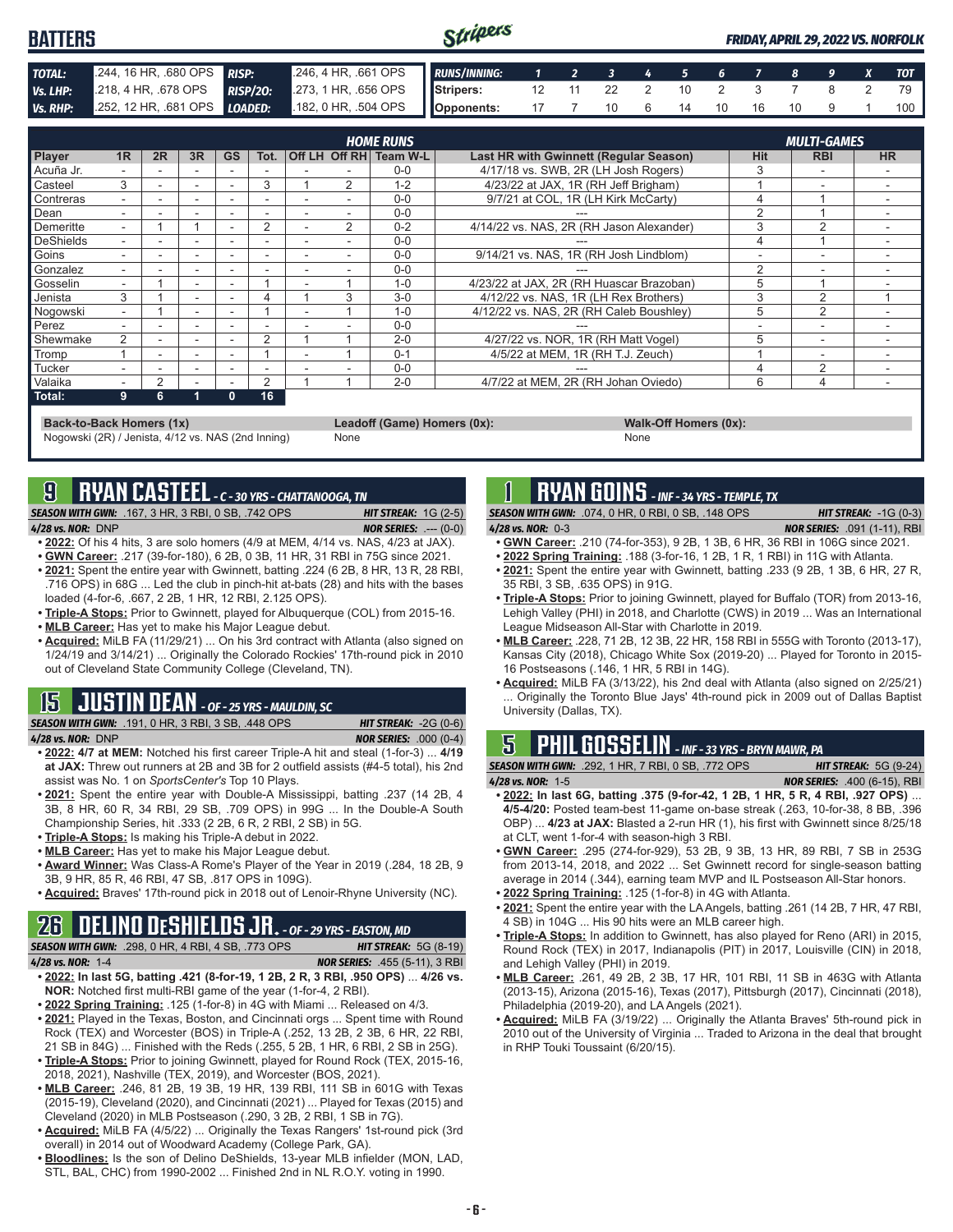# **18 GREYSON JENISTA** *- OF - 25 YRS - LAWRENCE, KS*

*SEASON WITH GWN:*.229, 4 HR, 6 RBI, 0 SB, .783 OPS *HIT STREAK:* 3G (3-11)

*4/28 vs. NOR:*1-3, SF, RBI *NOR SERIES:* .286 (2-7), RBI

- **• IL Leaderboard:** Entering 4/29, ranks T-12th in homers (4). **• 2022: 4/7 at MEM:** Tallied his first career Triple-A hit and RBI with a solo homer to deep CF (2-for-4, RBI) ... **4/12 vs. NAS:** Notched his 2nd career multi-homer game (1st in Triple-A) with pair of solo blasts (#3-4, 2-for-3, 2 RBI).
- **• 2022 Spring Training:** .000 (0-for-6, 1 RBI) in 4G with Atlanta.
- **• 2021:** Spent the entire year with Double-A Mississippi, batting .216 (7 2B, 2 3B, 19 HR, 45 R, 42 RBI, 7 SB, .808 OPS) in 89G ... Ranked among Double-A South leaders in homers (6th), walks (7th, 51), slugging (10th, .465), and OPS (10th) ... In the Double-A South Championship Series, hit .167 (3 HR, 3 RBI) in 5G ... His solo homer in Game 5 on 9/26 vs. Montgomery was the difference in a 2-1 win.
- **• Triple-A Stops:** Is making his Triple-A debut in 2022.
- **• MLB Career:** Has yet to make his Major League debut.
- **• Acquired:** Braves' 2nd-round pick in 2018 out of Wichita State University (KS).

# **28 JOHN NOGOWSKI** *- INF - 29 YRS - TALLAHASSEE, FL*

### *SEASON WITH GWN:*.232, 1 HR, 7 RBI, 2 SB, .644 OPS *HIT STREAK:* 2G (3-7)

*4/28 vs. NOR:*1-3, R, BB *NOR SERIES:* .429 (3-7), 2 RBI **• 2022: 4/12 vs. NAS:** Belted Gwinnett's first homer at Coolray Field this year (2-

- run, off RHP Caleb Boushley), finished 2-for-3 with 2 RBI. **• 2022 Spring Training:** .294 (5-for-17, 1 2B, 3 R, 4 RBI) in 9G with Atlanta.
- **• 2021:** Played for 3 different Triple-A Teams (Memphis, Indianapolis, Sacramento) and 2 different MLB teams (St. Louis, Pittsburgh) ... Combined to bat .211 (7 2B, 6 HR, 29 RBI, 6 SB) in 64G in MiLB ... In 52G in MLB, hit .233 (7 2B, 1 HR, 14 RBI). **• Triple-A Stops:** Prior to joining Gwinnett, has played for Memphis (STL) in 2019
- and 2021, Indianapolis (PIT) in 2021, and Sacramento (SF) in 2021. **• MLB Career:** .233, 7 2B, 0 3B, 1 HR, 14 RBI, 0 SB in 52G with St. Louis (2020-21)
- and Pittsburgh (2021).
- **• Acquired:** Claimed from San Francisco in the 2021 Rule 5 Draft ... Originally the Oakland Athletics' 34th-round pick in 2014 out of Florida State University.

# **7 HERNAN PEREZ** *- INF - 31 YRS - VILLA DE CURA, VENEZUELA*

- *SEASON WITH GWN:*.---, 0 HR, 0 RBI, 0 SB, .--- OPS *HIT STREAK:* 0G (0-0) *4/28 vs. NOR:*DNP *NOR SERIES:* .--- (0-0)
- **• 2022:** Played 3G with Tijuana of the Mexican League (.231, 1 2B, 1 HR, 3 RBI) before being signed by Atlanta and joining Gwinnett on 4/29.
- **• 2021:** Made Washington's Opening Day roster, but hit .053 in 10G before being DFA'd on 5/4 ... Signed MiLB deal with Milwaukee on 5/7 ... Played 23G with Nashville (.357, 6 2B, 3 HR, 18 RBI, 4 SB) before being released on 7/4 ... Won MVP of the Venezuela Winter League (.296, 6 HR, 22 RBI in 31G with Aragua).
- **• Triple-A Stops:** Prior to joining Gwinnett, has played for Toledo (DET, 2013-14), Colorado Springs (MIL, 2016), San Antonio (MIL, 2019), and Nashville (MIL, 2021) ... Won IL Player of the Week once with the Mud Hens (6/16/14).
- **• MLB Career:** .250, 74 2B, 11 3B, 45 HR, 180 RBI, 69 SB, .662 OPS in 651G with Detroit (2012-15), Milwaukee (2015-19), Chicago Cubs (2020), and Washington (2021) ... Played in 13 MLB Postseason games with Detroit (2013-14) and Milwaukee (2018), batting .188 (3-for-16, 2 2B, 2 RBI, 2 SB).
- **• Acquired:** MiLB FA (4/28/22) ... Originally signed by the Detroit Tigers as a NDFA out of Venezuela (5/14/19).

# **8 BRADEN SHEWMAKE** *- INF - 24 YRS - WYLIE, TX*

*SEASON WITH GWN:*.281, 2 HR, 3 RBI, 3 SB, .732 OPS *HIT STREAK:* 2G (3-9) *4/28 vs. NOR:*2-4, 2B, R, BB, 2 SB *NOR SERIES:* .214 (3-14), HR, RBI, 2 SB

- **• Prospecting:** Entering 2022, ranked the Braves' No. 6 prospect by MLB.com. **• 2022: 4/5 at MEM:** Went 2-for-4 with a stolen base in his Triple-A debut ... **4/6 at MEM:** Blasted his first career Triple-A homer (solo) in 3-for-5 effort ... **4/27 vs. NOR:** Belted his first Coolray Field homer (solo, #2, 1-for-5, 1 RBI) ... **4/28 vs.**
- **NOR:** Notched the 3rd multi-steal game of his career (2 SB, 2-for-4, 2B, R). **• 2022 Spring Training:** .000 (0-for-9, 1 R, 1 RBI) in 5G with Atlanta.
- **• 2021:** Spent the entire year with Double-A Mississippi, batting .228 (14 2B, 3 3B, 12 HR, 40 R, 40 RBI, 4 SB, .672 OPS) in 83G ... In the Double-A South Championship Series, hit .100 (2 R, 1 RBI) in 5G ... Named by MiLB.com as a Braves Organization All-Star.
- **• Triple-A Stops:** Is making his Triple-A debut in 2022.
- **• MLB Career:** Has yet to make his Major League debut.
- **• Acquired:** Braves' 1st-round pick (21st overall) in 2019 out of Texas A&M.

### **14 CHADWICK TROMP** *- C - 26 YRS - ORANJESTAD, ARUBA SEASON WITH GWN:*.267, 1 HR, 2 RBI, 0 SB, .681 OPS *HIT STREAK:* 3G (3-12)

*4/28 vs. NOR:*1-3, SF, RBI *NOR SERIES:* .250 (2-8), RBI

Stripers

- **• 2022: 4/5 at MEM:** Tallied Gwinnett's first homer and RBI of the year (solo, off T.J. Zeuch) in 2-1 loss (2-for-4) ... DFA'd by Atlanta on 4/12, outrighted on 4/19.
- **• GWN Career:** .234 (11-for-49), 1 2B, 0 3B, 1 HR, 2 RBI, 0 SB in 13G since 2021.
	- **• 2022 Spring Training:** .400 (2-for-5, 1 2B, 2 R) in 4G with Atlanta.
	- **• 2021:** Played 55G with Triple-A Sacramento (.224, 12 2B, 6 HR, 24 RBI) and 9G with San Francisco (.222, 1 HR, 2 RBI) ... DFA'd on 9/18, claimed by Atlanta on 9/21 ... Joined Gwinnett and hit .176 (0 XBH, 0 RBI) in 5G.
	- **• Triple-A Stops:** Prior to joining Gwinnett, has played for Louisville (CIN) in 2015 and 2018-19, and Sacramento (SF) in 2021.
	- **• MLB Career:** .215, 1 2B, 0 3B, 5 HR, 12 RBI, 0 SB in 33G with San Francisco (2020-21).
	- **• Acquired:** Claimed off waivers from San Francisco (9/21/21) ... Originally signed by the Cincinnati Reds as a NDFA (1/24/13) out of Aruba.

# **17 PRESTON TUCKER** *- OF - 31 YRS - TAMPA, FL*

*SEASON WITH GWN:*.292, 0 HR, 5 RBI, 0 SB, .821 OPS *HIT STREAK:* 3G (6-12)

- *4/28 vs. NOR:*1-4, R, BB *NOR SERIES:* .500 (6-12), 2 RBI
- **• 2022: In last 9G, batting .324 (11-for-34, 5 2B, 6 R, 4 RBI)** ... **4/9 at MEM:** In his first affiliated game since 5/7/19 with Triple-A Charlotte, went 2-for-3 (2B, R, RBI). **• GWN Career:** .269 (29-for-108), 10 2B, 1 3B, 0 HR, 11 RBI in 30G since 2018.
- **• 2021:** Played for Kia of the KBO (.237, 24 2B, 1 3B, 9 HR, 59 RBI in 127G), his 3rd-straight season with the club (hit .284 with 50 HR in 364G from 2019-21).
- **• Triple-A Stops:** Has played for 5 teams in all, including Oklahoma City (HOU, 2014), Fresno (HOU, 2015-17), Gwinnett (ATL, 2018), Louisville (CIN, 2018), and Charlotte (CWS, 2019).
- **• MLB Career:** .222, 38 2B, 1 3B, 23 HR, 68 RBI in 243G with Houston (2015-16), Cincinnati (2018), and Atlanta (.240, 4 HR, 22 RBI in 80G in 2018) ... Played in the 2015 MLB Postseason with Houston (0-for-2 in 3G).
- **• Acquired:** MiLB FA (3/31/22) ... Is 2nd stint with Atlanta (2018) ... Originally the Houston Astros' 7th-round pick in 2012 out of the University of Florida.

# **4 PAT VALAIKA** *- INF - 29 YRS - VALENCIA, CA*

*SEASON WITH GWN:*.294, 2 HR, 14 RBI, 1 SB, .826 OPS *HIT STREAK:* 4G (7-17) *4/28 vs. NOR:*1-4, 2B, RBI *NOR SERIES:* .429 (3-7), 2 RBI

- **• 2022: Enters play riding a 3G RBI streak (.545, 6-for-11, 2 2B, 5 RBI)** ... **4/6 at MEM:** Crushed go-ahead 2-run HR (1) in 5-3 win (2-for-5, 2 RBI) ... **4/7 at MEM:** Fell triple shy of the cycle (3-for-4, 2-run HR, 3 RBI) in 5-2 win ... **4/26 vs. NOR:** Hit walk-off sac fly in 9th for 7-6 win (2-for-3, 2 R, RBI).
- **• 2022 Spring Training:** .300 (3-for-10, 1 2B, 1 HR, 2 R, 3 RBI) in 7G with Atlanta. **• 2021:** Split year between Baltimore (.201, 8 2B, 5 HR, 25 RBI, 1 SB in 91G) and
- Triple-A Norfolk (.225, 1 2B, 2 HR, 7 RBI in 22G).
- **• Triple-A Stops:** Prior to joining Gwinnett, has played for Albuquerque (COL) from 2016-19 and Norfolk (BAL) in 2021 ... Was Pacific Coast League All-Star in 2019.
- **• MLB Career:** .221, 34 2B, 1 3B, 30 HR, 92 RBI, 1 SB in 374G with Colorado (2016-19) and Baltimore (2020-21) ... Played in the MLB Postseason with the Rockies in 2017 and 2018 (.500, 1-for-2, 1 2B in 2G).
- **• Acquired:** MiLB FA (3/18/22) ... Originally the Colorado Rockies' 9th-round pick in 2013 out of UCLA.

| <b>STRIPERS BATTING BY MONTH</b>                                       |            |    |    |    |           |            |           |            |            |      |
|------------------------------------------------------------------------|------------|----|----|----|-----------|------------|-----------|------------|------------|------|
|                                                                        | <b>AVG</b> | G  | 2B | 3B | <b>HR</b> | <b>RBI</b> | <b>SB</b> | <b>OBP</b> | <b>SLG</b> | OPS  |
| <b>April:</b><br>May:<br>June:<br><b>July</b><br>August:<br>September: | .244       | 21 | 36 | 3  | 16        | 74         | 18        | .308       | .372       | .680 |

| <b>PINCH HITTERS</b> |       |    |   |  |    |    |           |            |           |           |
|----------------------|-------|----|---|--|----|----|-----------|------------|-----------|-----------|
| Player               | AVG.  | AB | R |  | 2B | 3B | <b>HR</b> | <b>RBI</b> | <b>BB</b> | <b>SO</b> |
| <b>Contreras</b>     | 1.000 |    |   |  |    |    | O         |            |           |           |
| Jenista              | .000  |    |   |  |    |    |           |            |           |           |
| Totals:              | .500  | າ  |   |  |    | 0  | 0         | 0          |           |           |

|               | HITTER AWARDS & HONORS' |              |
|---------------|-------------------------|--------------|
| <b>Player</b> | <b>Award/Date</b>       | <b>Stats</b> |
|               |                         |              |
|               |                         |              |
|               |                         |              |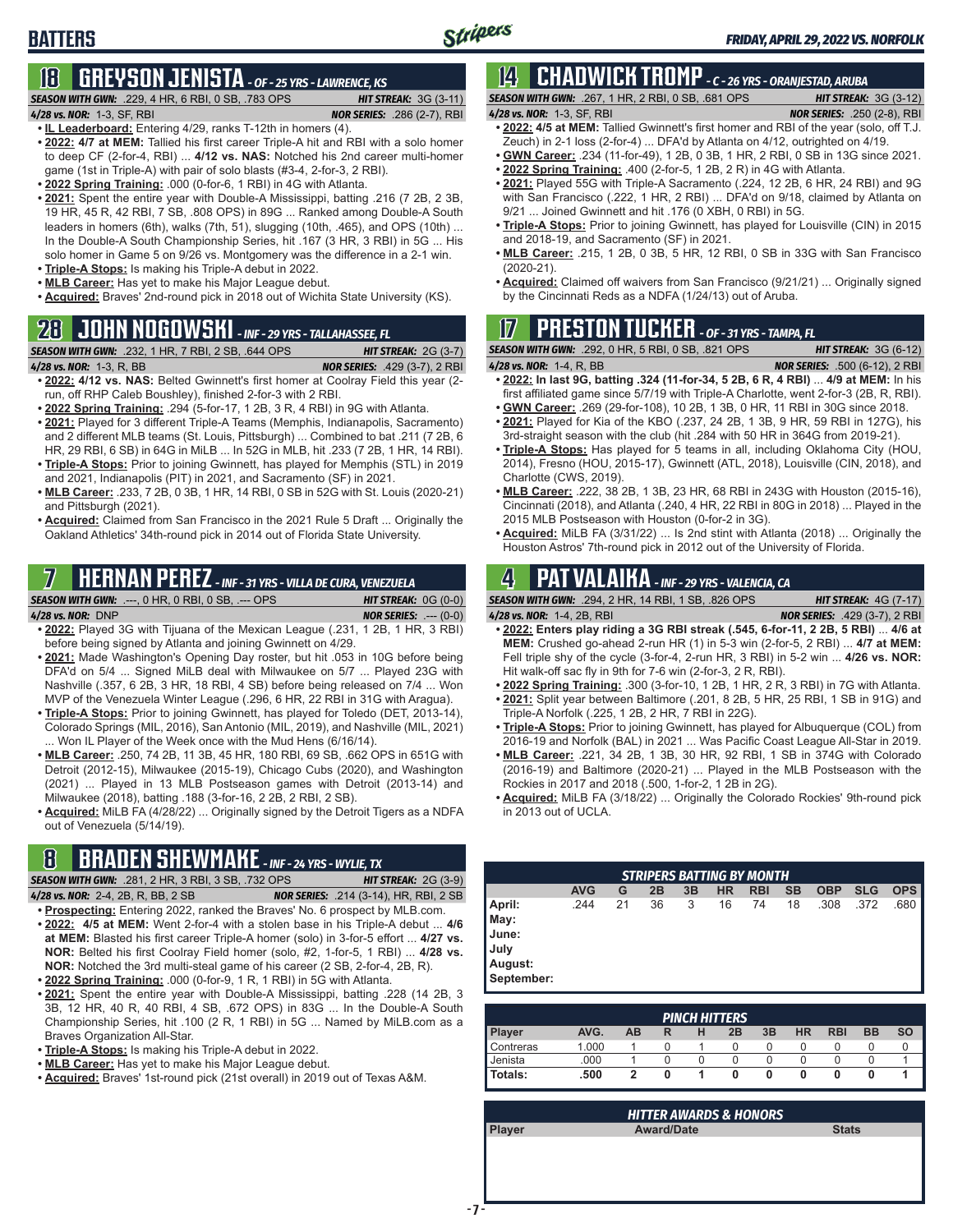# **SEASON SUMMARY**



# **TEAM HIGHS & LOWS**

| <b>OFFENSE:</b> |                                                                     |
|-----------------|---------------------------------------------------------------------|
|                 |                                                                     |
|                 |                                                                     |
|                 |                                                                     |
|                 |                                                                     |
|                 |                                                                     |
|                 |                                                                     |
|                 |                                                                     |
|                 |                                                                     |
|                 | Most Home Runs, Inning 2 (2x, last: 2nd Inning, 4/12 vs. Nashville) |
|                 |                                                                     |
|                 |                                                                     |
|                 |                                                                     |
|                 |                                                                     |
|                 |                                                                     |
|                 |                                                                     |
|                 |                                                                     |
|                 |                                                                     |

#### **PITCHING:**

#### **DEFENSE:**

# **TEAM MISCELLANEOUS**

# **INDIVIDUAL HIGHS & LOWS**

| <b>HITTING (GAME):</b> |  |
|------------------------|--|
|                        |  |
|                        |  |
|                        |  |
|                        |  |
|                        |  |
|                        |  |
|                        |  |
|                        |  |
|                        |  |
|                        |  |
|                        |  |
|                        |  |
|                        |  |

#### **PITCHING (GAME):**

### **DEFENSE (GAME):**

# **STREAKS**

| OFFENSIVE (LONGEST IN 2022 ONLY): |  |
|-----------------------------------|--|
|                                   |  |

### **PITCHING (LONGEST IN 2022 ONLY):**

| Consecutive Scoreless Outings5 Games (Kingham, 9.1 IP, 4/5-4/20) |
|------------------------------------------------------------------|
|                                                                  |
|                                                                  |

# **LAST TIME IT HAPPENED (GWINNETT REGULAR-SEASON HISTORY)**

| <b>INDIVIDUAL OFFENSE:</b>  |                                                                            |
|-----------------------------|----------------------------------------------------------------------------|
|                             |                                                                            |
|                             |                                                                            |
|                             |                                                                            |
|                             |                                                                            |
|                             |                                                                            |
|                             |                                                                            |
|                             |                                                                            |
|                             | Homers, Both Sides of Plate  Drew Waters (5/18/21 at Nashville)            |
|                             |                                                                            |
|                             |                                                                            |
|                             | Back-to-Back-to-Back Homers  Arcia/Camargo/Demeritte (5/8/21 at Charlotte) |
|                             |                                                                            |
|                             |                                                                            |
|                             |                                                                            |
|                             |                                                                            |
|                             |                                                                            |
|                             |                                                                            |
|                             |                                                                            |
|                             |                                                                            |
|                             |                                                                            |
|                             |                                                                            |
|                             |                                                                            |
| <b>INDIVIDUAL PITCHING:</b> |                                                                            |
|                             |                                                                            |

| 9.0-Inning No-Hitter (Solo)Todd Redmond (5/28/10 at Louisville)                |
|--------------------------------------------------------------------------------|
| 9.0-Inning No-Hitter (Comb.) Wooten/Marksberry/Ramirez (6/30/16 at Louisville) |
|                                                                                |
|                                                                                |
|                                                                                |
| 21 Consecutive Saves Converted Jairo Asencio (9/6/09-8/8/11)                   |
| 25.0-Inning Scoreless Streak Stephen Marek, 25.1 IP (6/6/10-8/2/10)            |
|                                                                                |

### **TEAM OFFENSE:**

| <b>TEAM PITCHING:</b> |                                                                   |
|-----------------------|-------------------------------------------------------------------|
|                       |                                                                   |
|                       |                                                                   |
|                       |                                                                   |
|                       |                                                                   |
|                       |                                                                   |
|                       |                                                                   |
|                       |                                                                   |
|                       |                                                                   |
|                       |                                                                   |
|                       |                                                                   |
| <b>TEAM DEFENSE:</b>  |                                                                   |
|                       | Turn a Triple Play6/5/21 vs. Jacksonville (Camargo-Kipnis-Snider) |
|                       |                                                                   |